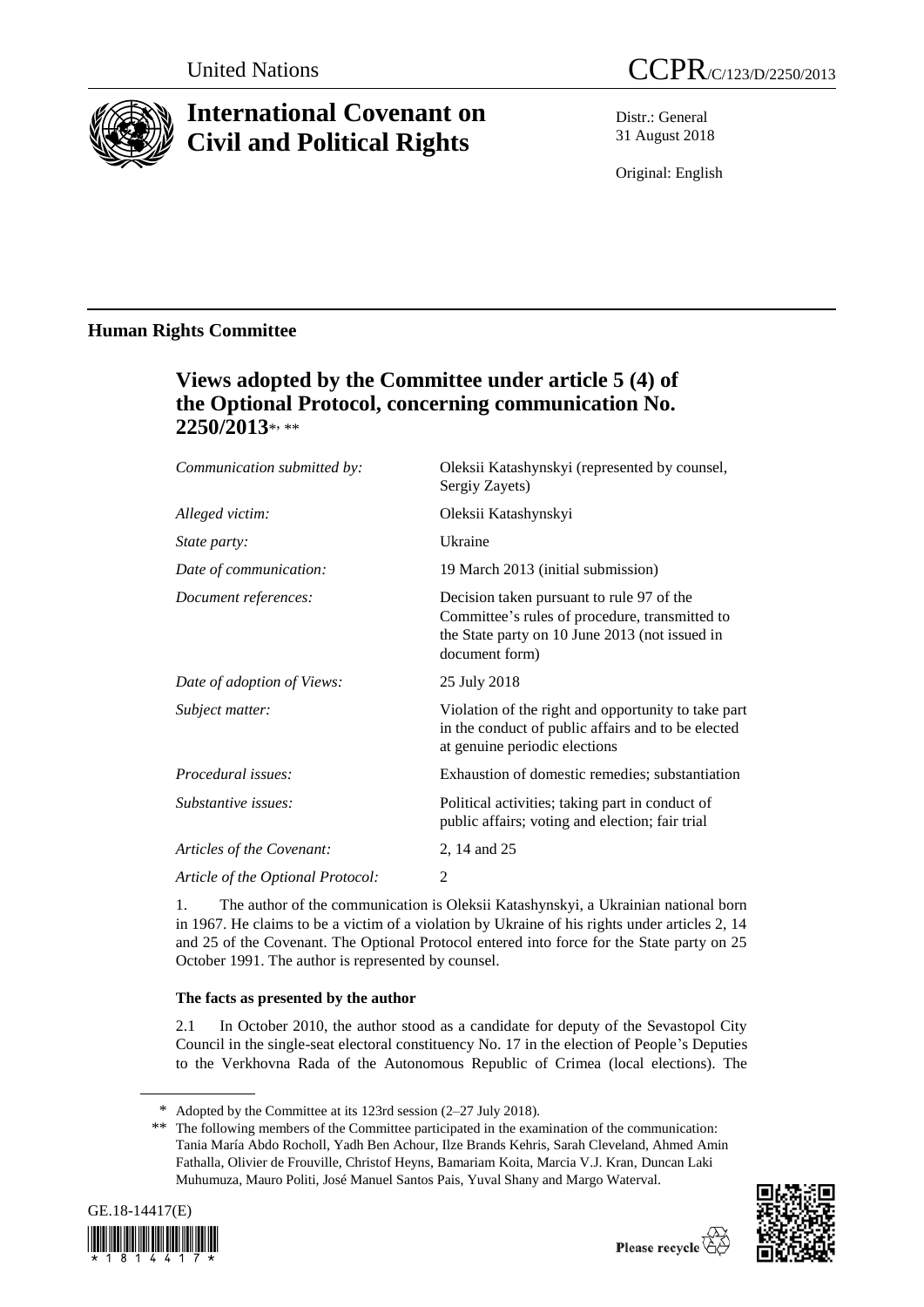procedure for the conduct of the elections in Ukraine is subject to the Law on Elections of People's Deputies of the Verkhovna Rada of the Autonomous Republic of Crimea, Local Councils, and Village, Township and City Mayors (the Law on Elections).<sup>1</sup> Constituency No. 17 consisted of five polling stations in the Gagarinsky district of Sevastopol. The author claims that he was denied his right to be elected as a result of the lost ballots in one of the polling stations, in which he had won the majority of votes.

2.2 The author states that, according to the results of the voting, which was held on 31 October 2010, his main opponent was Mr. G., given that the other candidates received an insignificant number of votes. According to the records of the polling station electoral commissions, the votes of the electorate were cast as set out below. The author received the most votes at polling station No. 02076.

| Polling station No. | Katashynskyi O.O.<br>(number of votes) | G, S.A.                     | Preponderance in favour of<br>(number of votes) Katashynskyi O.O., votes $(+/-)$ |
|---------------------|----------------------------------------|-----------------------------|----------------------------------------------------------------------------------|
| 02074               | 142                                    | 175                         | $-33$                                                                            |
| 02075               | 131                                    | 108                         | $+23$                                                                            |
| 02076               | 209                                    | 150                         | $+59$                                                                            |
| 02077               | 99                                     | 131                         | $-32$                                                                            |
| 02183               | $\Omega$                               | $\mathcal{D}_{\mathcal{L}}$ | $-2$                                                                             |
| <b>Total</b>        | 581                                    | 566                         | $+15$                                                                            |

2.3 On 1 and 2 November 2010, after the polling station electoral commissions had counted the votes and drawn up their reports, they transmitted them, together with other election-related documentation, to the Gagarinsky district electoral commission. On 3 November, after the Gagarinsky district electoral commission had accepted the documentation, it decided to conduct a recount of the votes deposited at polling stations Nos. 02075, 02076 and 02077. On the same day, during the vote recount, it was established that election-related documentation from the polling station No. 02076 was missing. The information concerning the missing documentation from polling station No. 02076 was submitted by the Gagarinsky district electoral commission to the Prosecutor's office. The author submits that no effective investigation was conducted.

2.4 The results reported by the polling station electoral commissions for polling stations Nos. 02075 and 02077 were confirmed during the vote recount.

2.5 On 4 November 2010, the Gagarinsky district electoral commission declared the vote at polling station No. 02076 invalid (without ordering a new election) owing to the inability to recount the votes and to verify the report on the voting results (the voting records) of the relevant polling station electoral commission. On the same day, the report

 $<sup>1</sup>$  Although pursuant to the provisions of the Law on Elections there is usually a three-level system of</sup> electoral commissions, for Sevastopol and several other regions of Ukraine this system had four levels, owing to the administrative arrangement and status of Sevastopol. The fourth level of the electoral commissions was created as a result of the splitting of the responsibilities of the territorial election commission between the Sevastopol district electoral commissions and the Sevastopol city electoral commission, both of which, according to the Law on Elections, had the status of territorial ones. Elections were therefore conducted by electoral commissions with four levels of hierarchy: (1) polling station electoral commissions, which directly organized the voting process and conducted the calculation of votes at the polling station; (2) district electoral commissions in Sevastopol, which determined the election results in each of the constituencies in the district on the basis of the data received from the polling station electoral commissions; they were also endowed with certain supervisory functions with regard to the polling station commissions (the district electoral commission of relevance in the context of the present communication is the Gagarinsky district electoral commission of Sevastopol); (3) the Sevastopol city electoral commission, which determined the results of the elections on the basis of the data received from the district commissions, and published the names of candidates deemed elected; and (4) the Central Electoral Commission of Ukraine, which had overall responsibility for the elections.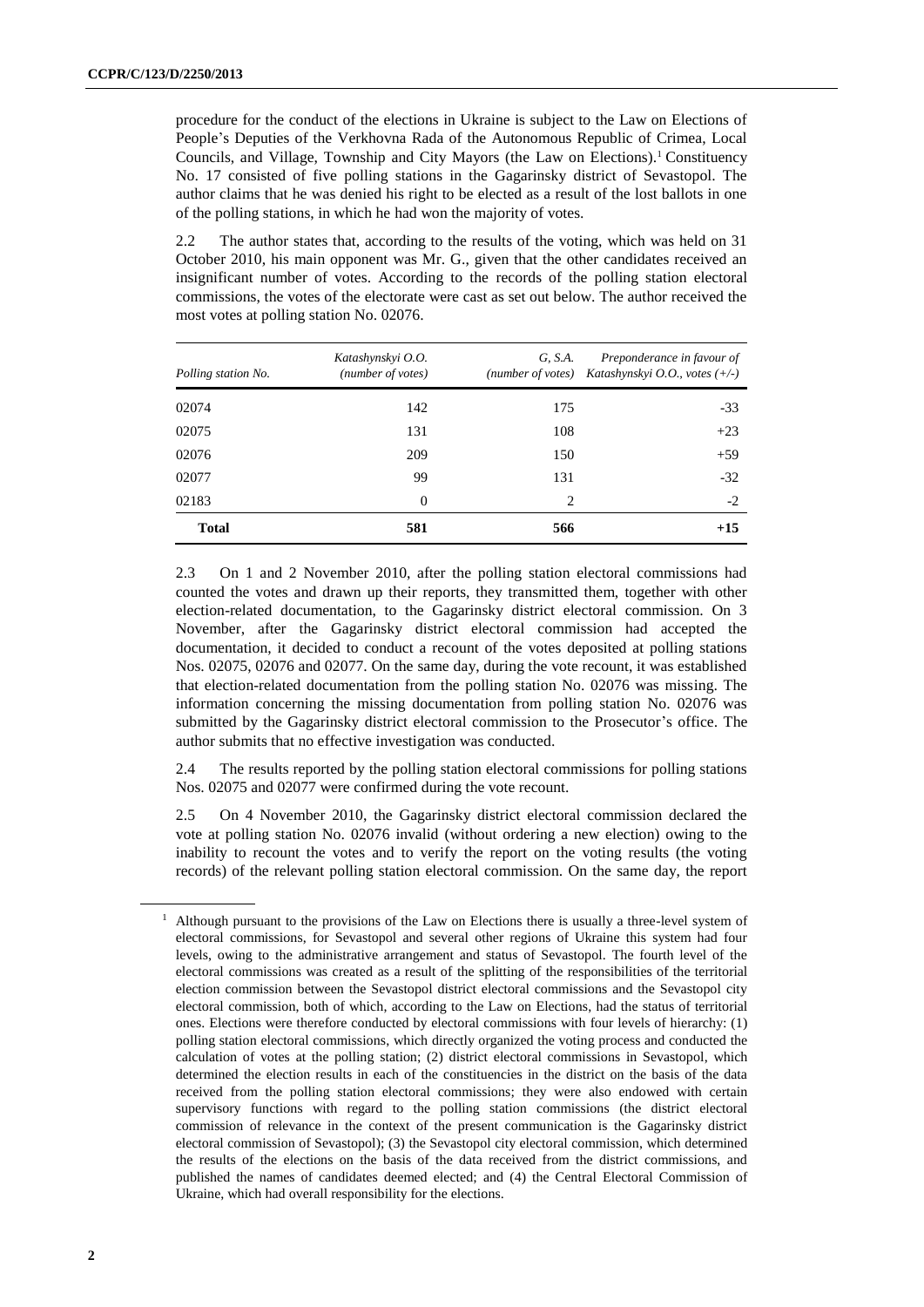on the election results was drawn up; according to the report, Mr. G. had obtained 416 votes, while the author had obtained 372. The fact that the election results at polling station No. 02076 were deducted from the count of votes by the Gagarinsky district electoral commission led to a situation when the author received 44 fewer votes than his opponent, Mr. G. The said report was transmitted to the Sevastopol city electoral commission to establish the final election results.

2.6 On 5 November 2010, the Sevastopol city electoral commission drew up a report on the election results in constituency No. 17, and declared Mr. G. elected as deputy of the Sevastopol City Council.

2.7 On an unspecified date, the author appealed to the Circuit Administrative Court of Sevastopol against the decisions of the Gagarinsky district electoral commission of 3 November 2010 (on the vote recount) and 4 November 2010 (on the annulment of the results at polling station No. 02076). On 6 November 2010, the Circuit Administrative Court of Sevastopol quashed the two impugned decisions, concluding that the Gagarinsky district electoral commission had failed to ensure the integrity of the election with regard to the documentation of polling station No. 02076. The decision of the first instance court was upheld by the Sevastopol Administrative Court of Appeal on 8 November 2010.

2.8 On 6 November 2010, the author appealed to the Circuit Administrative Court of Sevastopol against the decision of the Gagarinsky district electoral commission of 4 November 2010 (on the election results). He requested the annulment of the report on the election results and referred to the decision of the Circuit Administrative Court of Sevastopol of 6 November 2010 in support of that request. On 8 November 2010, the Circuit Administrative Court of Sevastopol annulled the results of the election.

2.9 On 7 November 2010, the author appealed to the Circuit Administrative Court of Sevastopol against the decision of the Sevastopol city electoral commission of 5 November 2010 (on the election results in constituency No. 17). On 10 November 2010, the Circuit Administrative Court of Sevastopol quashed the decision of the Sevastopol city electoral commission, recognizing Mr. G. as the elected deputy of the Sevastopol City Council in constituency No. 17.

2.10 On 10 November 2010, the Gagarinsky district electoral commission drew up a new report on the vote count on the basis of the decisions of the Circuit Administrative Court of Sevastopol of 6 and 8 November 2010, which effectively confirmed that the author had won a majority of the vote in constituency No. 17. On the same day, the Gagarinsky district electoral commission also annulled its decisions of 3 November (on the vote recount) and 4 November 2010 (on the election results).

2.11 On 12 November 2010, the Sevastopol Administrative Court of Appeal quashed the decision of the Circuit Administrative Court of Sevastopol of 8 November 2010 (see para. 2.9 above) on the basis of an appeal submitted by the Gagarinsky district electoral commission. <sup>2</sup> On the same day, the Sevastopol Administrative Court of Appeal also quashed the decision of the Circuit Administrative Court of Sevastopol of 10 November 2010 (see para. 2.10 above).

2.12 On 15 November 2010, the Gagarinsky district electoral commission attempted to transmit to the Sevastopol city electoral commission the new report on the vote count of 10 November 2010, but the latter refused to accept it. On the same day, the author complained about the actions (omission to act) of the Sevastopol city electoral commission to the Circuit Administrative Court of Sevastopol. On 20 November 2010, the Circuit Administrative Court of Sevastopol rejected the author's complaint, holding that the election results had been published on 9 November 2010 and that, since the election had already been finalized, the Sevastopol city electoral commission had no grounds to accept the new report on the vote count. The decision of the Circuit Administrative Court of Sevastopol was upheld by the Sevastopol Administrative Court of Appeal on 24 November 2010.

<sup>&</sup>lt;sup>2</sup> The grounds on which the Gagarinsky district electoral commission appealed the decision of the Circuit Administrative Court of Sevastopol of 8 November 2010 are unclear.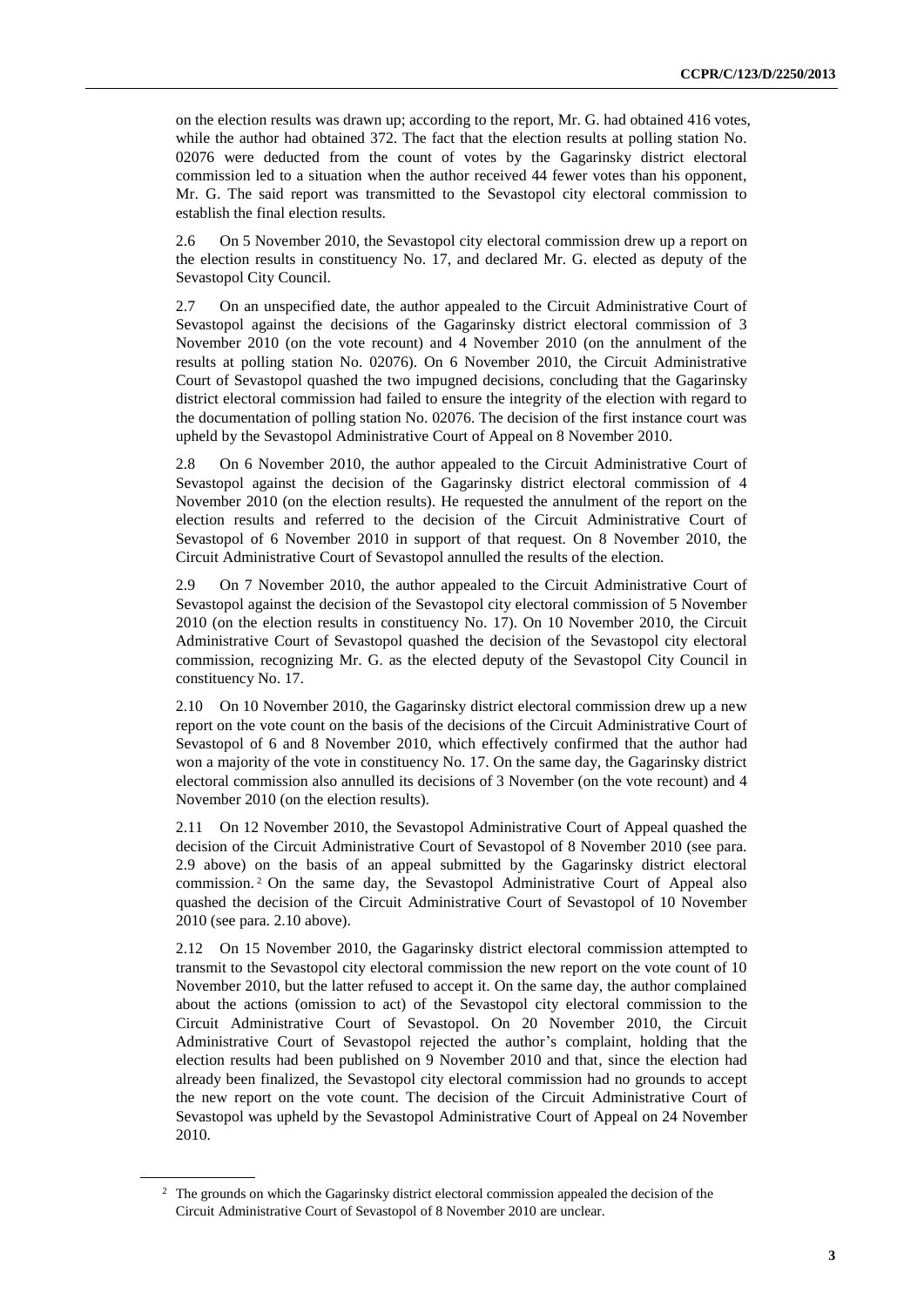2.13 The author submits that the State party law does not allow for an appeal in the court of cassation on election-related matters, and that he has therefore exhausted all available domestic remedies.

#### **The complaint**

3.1 The author claims that the unreasonable restrictions violated his right and opportunity to take part in the conduct of public affairs and to be elected at genuine periodic elections by universal and equal suffrage and by secret ballot, guaranteeing the free expression of the will of the electors, guaranteed by article 25 of the Covenant.<sup>3</sup> He adds that the key issue in the present communication is not how arbitrary the vote recount was, but rather the lawfulness of the authorities' refusal to effectively remedy the violation even after the fact of the violation had been established at the domestic level.<sup>4</sup>

3.2 The author also claims a violation of article 2 of the Covenant, and argues that he was deprived of effective means of legal defence at the domestic level, since the State party's courts refused to examine his complaint against the Sevastopol city electoral commission on its merits, referring to the fact that the election had already been finalized. Furthermore, although the author was contesting the election-related decisions made at the time when the election results were still being established, he was unable to keep up with the process; while he was lodging a complaint against one decision, another one of direct relevance to the impugned decision would be taken. Moreover, the decision recognizing Mr. G. as the elected deputy of the Sevastopol City Council effectively put an end to the election and made it impossible for the author to contest that decision.

3.3 The author also claims a violation of his rights guaranteed under article 14 of the Covenant. He refers to the decision of the Sevastopol Administrative Court of Appeal of 24 November 2010 (the final decision in the present communication), according to which, except for the decisions relating to the vote recount and the invalidation of the election at polling station No. 02076, the State party's courts have found themselves to be not competent to examine the author's complaints about the decisions taken by the electoral commissions, pointing to the fact that the resolution of all election-related disputes is solely within the competence of the electoral commissions and that the courts have no right to interfere into how that competence is implemented. The author adds that the electoral commissions have no features of a judicial body and that the State party law establishes that election-related disputes should be examined judicially.

#### **State party's observations on admissibility and merits**

4.1. The State party submitted observations on the admissibility and merits on 26 December 2013. With regard to the jurisprudence of the European Court of Human Rights, the State party does not consider it necessary to analyse *Kerimova v. Azerbaijan*, as the case involved another State party with different legislation. Concerning *Kovach v. Ukraine*, the European Court of Human Rights found a violation of article 3 of the Protocol No. 1 to the Convention for the Protection of Human Rights and Fundamental Freedoms in relation to the conflict between articles 70 and 72 of the 2001 Law on Parliamentary Elections, which resulted in a lack of legitimate aim for the interference by the authorities in the author's rights. In the present case, the Law on Elections of People's Deputies of the Verkhovna Rada of the Autonomous Republic of Crimea, Local Councils, and Village, Township and City Mayors (the Law on Elections) has been applied. Therefore, *Kovach v. Ukraine* is not relevant.

4.2 The State party agrees with the facts presented in the author's communication, notably that, on 6 November 2010, the Circuit Administrative Court of Sevastopol (the first instance court) quashed the Gagarinsky district electoral commission decisions of 3

<sup>3</sup> The author refers to European Court of Human Rights judgment of 7 February 2008, *Kovach v. Ukraine* (application No. 39424/02). Although in that case the provisions of another election law were applied (parliamentary elections), the author points out that mutatis mutandis provisions of that law repeated the provisions of the Law on Elections (local elections).

<sup>4</sup> The author refers to European Court of Human Rights judgment of 30 September 2010, *Kerimova v. Azerbaijan* (application No. 20799/06).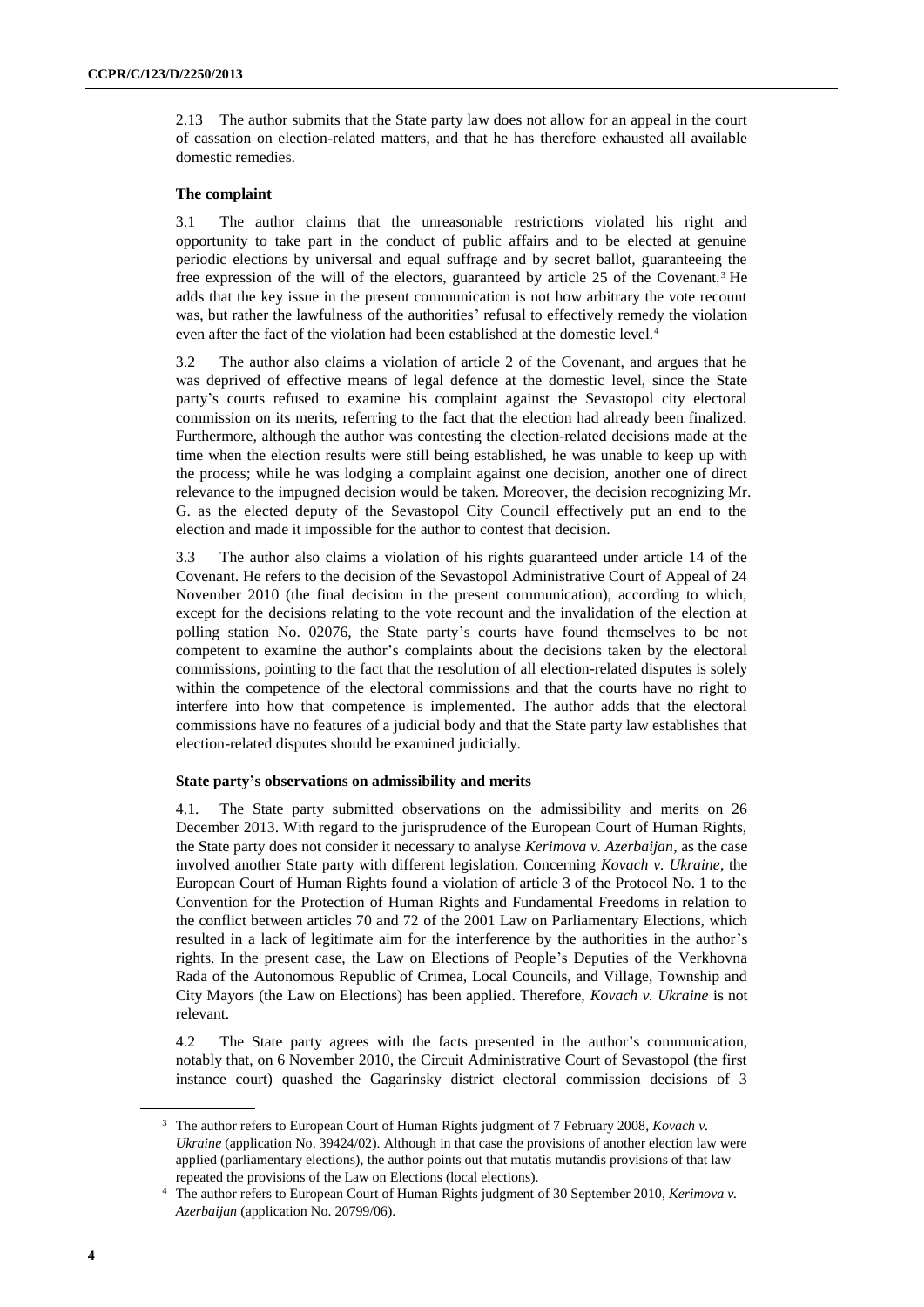November 2010, on the vote recount in polling station No. 02076, and 4 November 2010, on the invalidation of the election results at polling station No. 02076. The Court also recognized the failure of the district electoral commission to ensure the integrity of election-related documentation.

4.3 Furthermore, on 12 November 2010, the Sevastopol Administrative Court of Appeal rejected the author's complaints concerning the actions of the Gagarinsky district electoral commission and the Sevastopol city electoral commission with regard to their decisions (on the voting results, on drawing up a protocol on the election results, on the adoption of a decision on the election results and on the approval of those results) on the grounds that, firstly, at the moment both commissions took the decisions subsequently impugned, they were not aware and could not be aware of the first instance court ruling of 6 November 2010; and secondly, the protocol/report on the election results contains exclusively arithmetic data and cannot be the subject of a claim. The electoral commissions took the decisions on the basis of the documents and facts that they had available at the time. At the moment the decisions were taken, no violations were detected.

4.4 Ukrainian law provides for two ways to appeal the actions of an electoral commission: through the judicial system; and through the higher electoral commission. According to article 85 of the Law on Elections, appeals against actions of or inaction by electoral commissions may be appealed before the higher level electoral commission or in court. Complaints against the failure of the electoral commission to act may be lodged also with the Central Electoral Commission. According to national law, it is not necessary for both ways to be exhausted simultaneously. In the present case, however, the author should have complained to the Central Electoral Commission, because the judges indicated directly in their decisions that the issue of the correct drawing up of the protocol (report) on the election results was outside the scope of their competence and fell fully within that of the electoral commission.

4.5 On the basis of the above, the author has not exhausted all available domestic remedies provided by the State party, in accordance with article 2 of the Covenant. It further maintains that the national judges acted within national legislation and not in violation of article 14 of the Covenant. Lastly, article 25 of the Covenant was not violated by the national authorities.

#### **Author's comments on the State party's observations**

5.1 In his comments of 28 May 2014, the author submits that, as the State party rightly explains, the electoral commissions' actions, failure to act and decisions may be challenged in two parallel ways: in court, or before the higher commission. He underlines that the domestic legislation does not limit in any way the competence of the courts in favour of the electoral commissions, as the two avenues are of equal value. Despite the State party's assertion that the national court lacked competence to review an election-related dispute, the court did not refuse to review the complaint, nor did it find it inadmissible; it also issued a decision on its merits. If the court had not been competent, it should have left the claim without consideration or discontinued the case. Moreover, paragraph 11 of article 85 of the Law on Elections of People's Deputies of the Verhovna Rada of the Autonomous Republic of Crimea, Local Councils and Village, Township and City Mayors requires the court where the complaint is filed to inform the relevant electoral commission and the higherlevel electoral commission immediately about the legal challenge and the decision taken by the court. As some of the author's complaints concerned the actions of the Sevastopol city electoral commission, the court notified the Central Electoral Commission. Moreover, according to paragraph 12 of article 85 of the said law, if the electoral commission receives a notification from the court about the initiation of similar proceedings, the electoral commission must return the complaint without consideration no later than one day after receiving the notification from the court, stating the reasons for its return. In this way, parallel appeals are avoided, and the law requires the complainant to choose one remedy. The judicial remedy to election-related disputes therefore appears to be a priority, rather than the submission of the complaint to the electoral commission.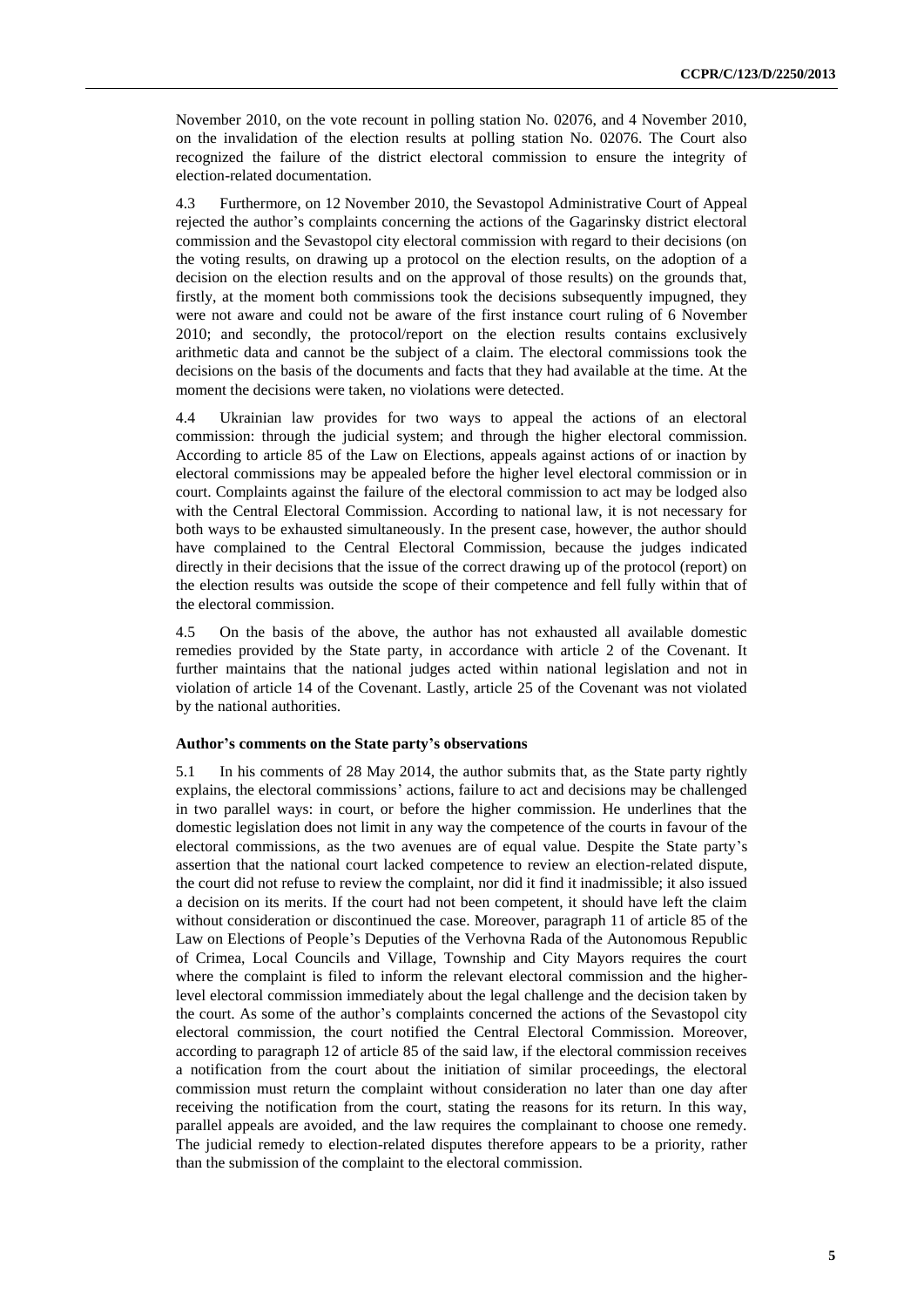5.2 It was therefore enough for the author to exhaust at least one of the remedies available, which he did by appealing to the court. He consequently submits that he has exhausted the domestic remedies available and his communication is admissible.

5.3 With regard to the merits of the communication, the European Court of Human Rights cases of *Kovach v. Ukraine* and *Kerimova v. Azerbaijan* concern situations similar to that of the author. The domestic electoral laws applied in *Kovach v. Ukraine* and in the present case are similar. Even though *Kovach v. Ukraine* concerns parliamentary elections while the current communication concerns local government elections, and these two categories of elections are regulated by two different laws, the provisions of the laws relating to the nature of complaints are analogous. In this regard, the State party did not explain the difference in the content of the laws (in particular between articles 70 and 72 of the Law on Parliamentary Elections and articles 73 and 75 of the Law on Elections), which could justify different applications and why such a difference would be material in the present communication. The author maintains that the present communication concerns not the candidate selection criteria but rather the way in which the voting results were reviewed. Unlike in the case of *Kovach v. Ukraine*, he was able to prove at the national level that the review was wrong. The main question in the present communication is whether the behaviour of the authorities and the normative regulation comply with the requirements of article 25 of the Covenant with regard to the obligation to consider the factual results of the vote, the authenticity of which was proven.

5.4 The author also challenges the State party's argument that the commissions were not aware of the violations at the time they were taking the decisions subsequently impugned. The author affirms that States parties must respect the standards established by the Covenant, irrespective of whether there is intent on the part of the authorities to violate such standards. States parties must eliminate the violations from the time they know about them. In that sense, the electoral commissions' members' lack of information about the court decisions may exempt them from personal responsibility for the violations, but not from the responsibility to remedy the violations once they are known.

5.5 The author notes that the court decisions were issued with the participation of the electoral commission, and included the mandatory requirement to inform a higher-level electoral commission; the commissions were therefore aware of the mistakes. Moreover, the court decision establishing the fact of violations of the election law was issued during the period when the electoral process had not yet been finalized; the violations could therefore have been effectively remedied. The author submits that the violation of the Covenant in the present communication consists in the fact that, even though he won the majority of votes, he was not recognized as the elected deputy of the Sevastopol City Council and was therefore not allowed to take part in the conduct of public affairs. The State party has not presented any arguments justifying this situation in the context of article 25 of the Covenant. The author reiterates that his rights have been violated under articles 2, 14 and 25 of the Covenant.

#### **Issues and proceedings before the Committee**

#### *Consideration of admissibility*

6.1 Before considering any claim contained in a communication, the Committee must decide, in accordance with rule 93 of its rules of procedure, whether the communication is admissible under the Optional Protocol.

6.2 The Committee has ascertained, as required under article 5 (2) (a) of the Optional Protocol, that the same matter is not being examined under another procedure of international investigation or settlement.

6.3 The Committee notes the State party's claim that the author has not exhausted all effective domestic remedies available to him, given that he has not appealed to the Central Electoral Commission with regard to the violations under article 25 of the Covenant. The Committee observes, however, that it is undisputed that the author did indeed lodge a complaint with the Circuit Administrative Court of Sevastopol and subsequently appealed to the Administrative Court of Appeal of Sevastopol. The State party has not identified any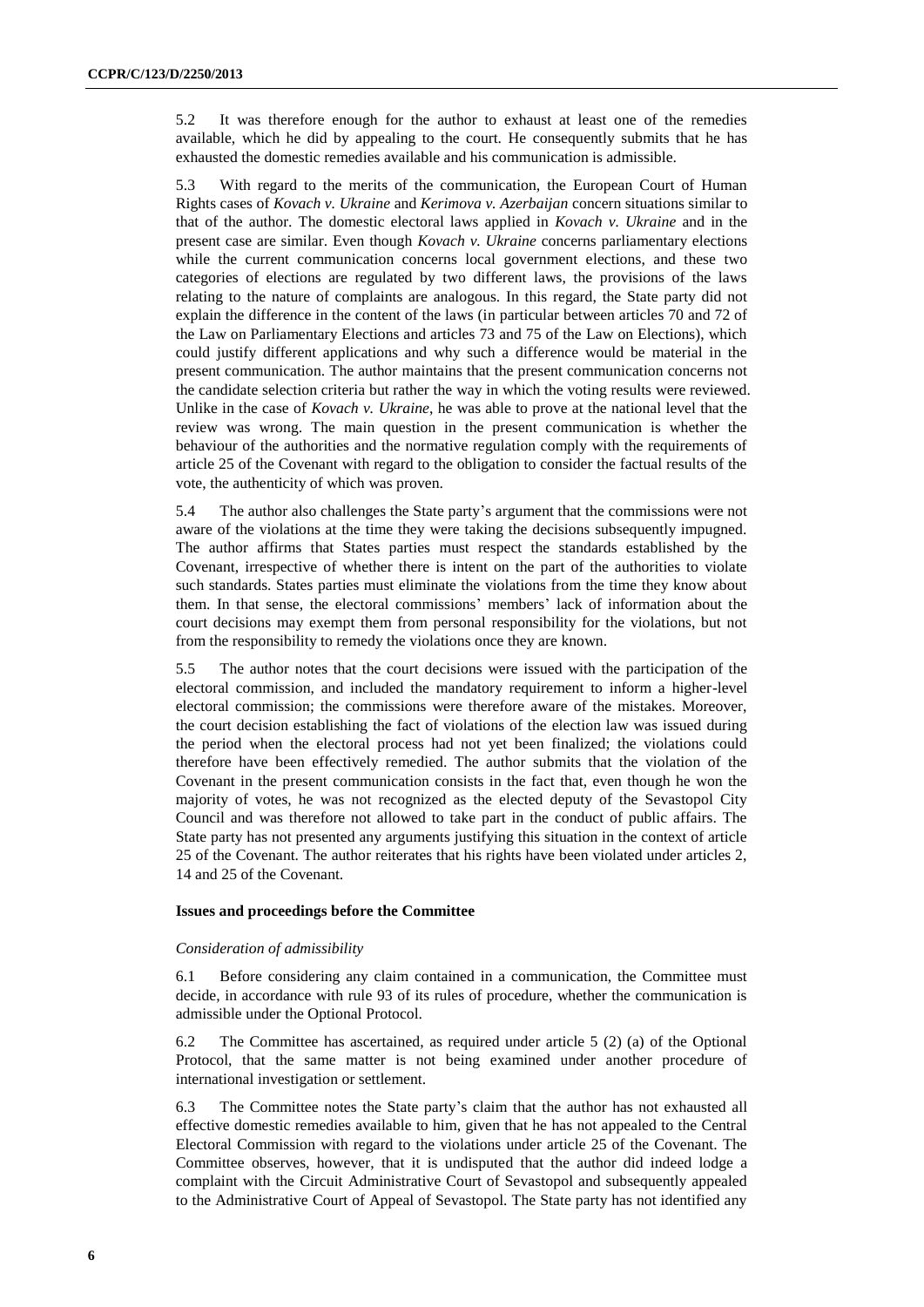other reasonably available remedies that the author could have been expected to exhaust. The Committee therefore considers that the requirements of article 5 (2) (b) of the Optional Protocol have been met.

6.4 The Committee notes the author's submission that the State party violated its obligations under article 2 of the Covenant because, even though the violation of electoral law had been determined at the national level, the author was deprived of the effective means to address the consequences of the violation. The Committee recalls its jurisprudence, according to which the provisions of article 2 of the Covenant lay down a general obligation for States parties, and do not give rise, when invoked separately, to a claim in a communication under the Optional Protocol.<sup>5</sup> The Committee considers that the author's claims under article 2 (3) should, however, be examined in conjunction with article 25 of the Covenant. It therefore considers the claims admissible.

6.5 The Committee notes the author's claim that his right under article 14 of the Covenant to be entitled in determination of his rights and obligations in a suit of law to a fair and public hearing by tribunal established by law was violated because, except for the decisions made in relation to the vote recount and the annulment of the election results from polling station No. 02076, the State party's courts declared themselves not competent to examine the author's complaints about the decisions taken by the electoral commissions and that the resolution of all election-related disputes was within the competence of the electoral commissions. The Committee also notes the State party's argument that the author should have lodged a complaint with the Central Electoral Commission, because the courts held that the correct resolution of the election results was beyond their competence and fell fully within that of the electoral commission. The Committee notes however the author's claim, which is not refuted by the State party, that State party law provides for two ways for appealing the actions of electoral commissions (with a higher-level electoral commission or through judicial review) and does not require that both ways be pursued simultaneously. The Committee therefore declares the author's claims under article 14 of the Covenant sufficiently substantiated for the purposes of admissibility.

6.6 The Committee notes the author's claims that he suffered a violation of his right to take part in the conduct of public affairs and to be elected at genuine periodic elections under article 25 of the Covenant. The Committee considers that the author has sufficiently substantiated, for the purposes of admissibility, his claims under articles 14 and 25, in conjunction with article 2 (3) of the Covenant, and therefore proceeds with its consideration of the merits.

#### *Consideration of the merits*

7.1 The Committee has considered the communication in the light of all the information submitted by the parties, in accordance with article 5 (1) of the Optional Protocol.

7.2 The Committee notes the author's claim that the circumstances of the election, where the electoral commission decided not to take the voting results of one polling station into account since the records had been lost, and the failure of the State party to remedy the ensuing violation of his rights, constituted a violation of article 25 of the Covenant. The Committee recalls that an independent electoral authority should be established to supervise the electoral process and to ensure that it is conducted fairly, impartially and in accordance with established laws that are compatible with the Covenant. The security of ballot boxes must be guaranteed. There should be independent scrutiny of the voting and counting processes and access provided to judicial review or another equivalent process so that electors have confidence in the security of the ballot and the counting of votes. <sup>6</sup> The Committee observes that the annulment of the voting results at polling station No. 02076, without ordering a new election or taking other action to remedy the fact that the electionrelated documentation had been lost, led directly to the declaration of Mr. G., and not the author, as the successful candidate. The Committee notes that the first instance court

<sup>5</sup> See *Castañeda v. Mexico* (CCPR/C/108/D/2202/2012), *A.P. v. Ukraine* (CCPR/C/105/D/1834/2008), para. 8.5 and *Basso v. Uruguay* (CCPR/C/100/D/1887/2009), para. 9.4.

<sup>6</sup> See Human Rights Committee, general comment No. 25 (1996) on participation in public affairs and the right to vote, para. 20.